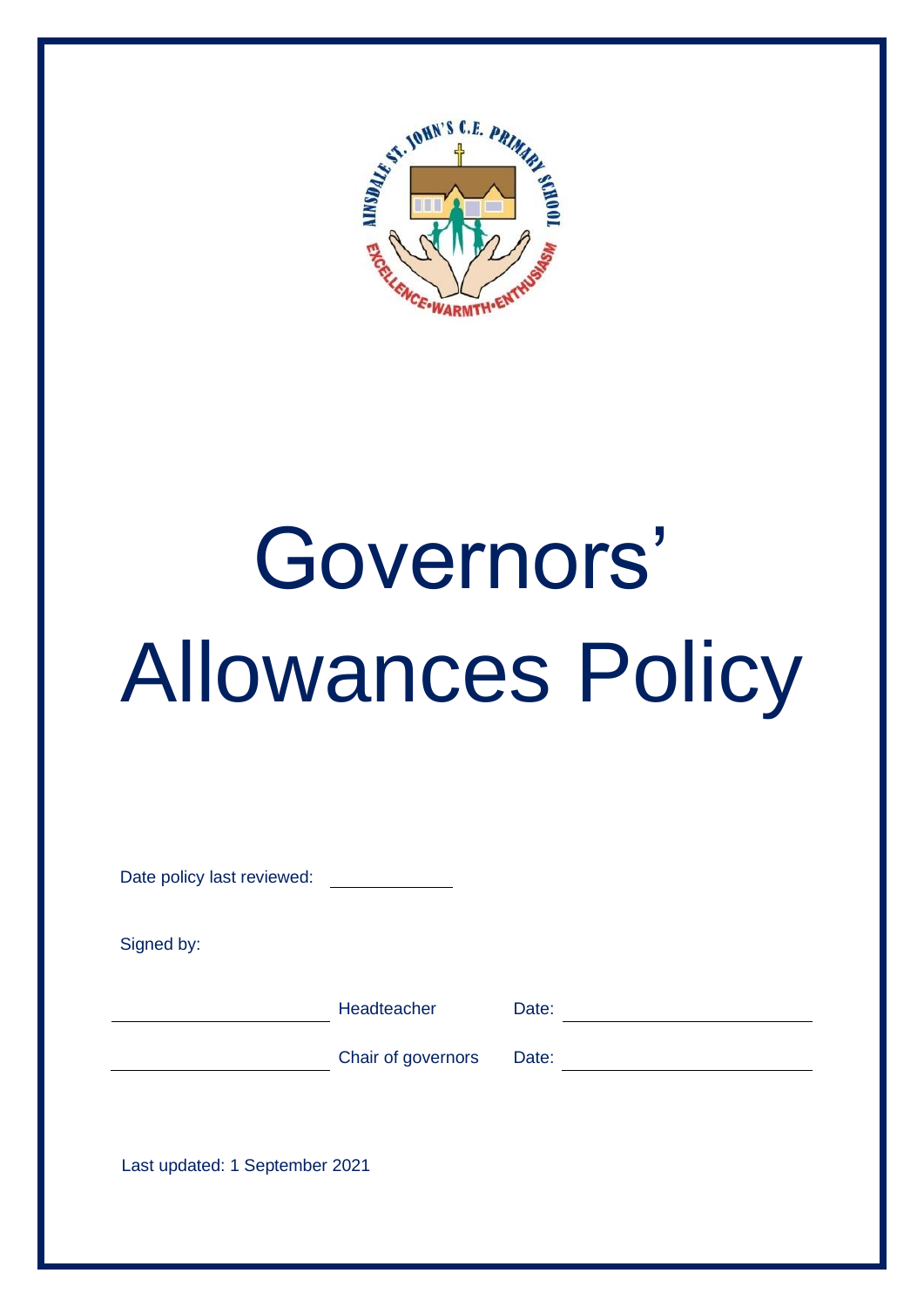# **Contents:**

**Statement of intent** 

- 1. Legal framework
- 2. Roles and responsibilities
- 3. Governors' allowances
- 4. Expenses eligible for reimbursement
- 5. Procedure for claiming expenses
- 6. Monitoring and review

## **Appendices**

A. Governors' Allowances Claim Form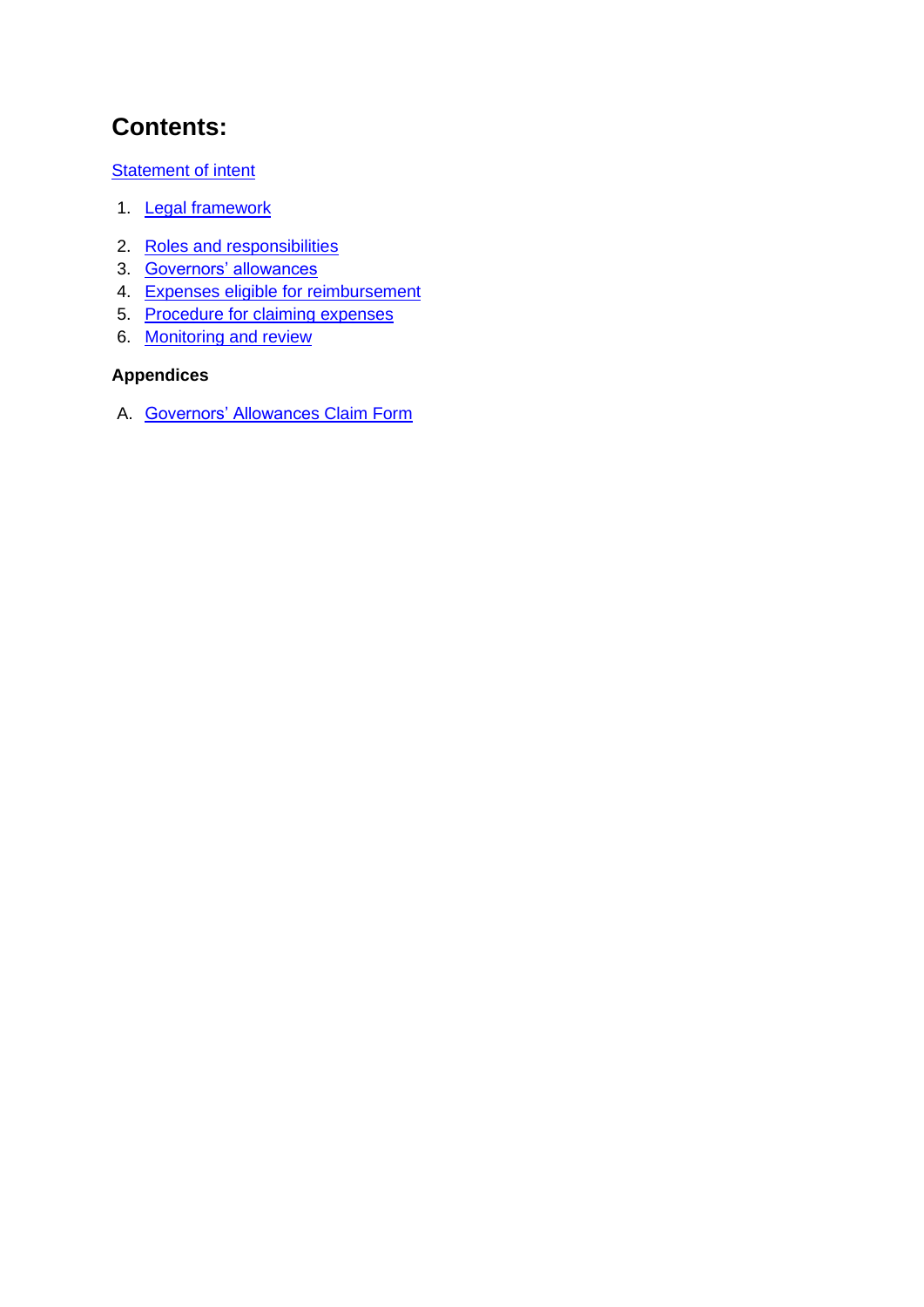#### **Statement of intent**

At Ainsdale St. John's CE Primary School, we are dedicated to good practice and ensuring equality through school processes.

The School Governance (Roles, Procedures and Allowances) (England) Regulations 2013 (as amended) allow governing boards of maintained schools, who have a delegated budget, to decide whether they wish to reimburse governors for any expenses they have incurred when serving as a governor.

This policy has been created with the aim of ensuring all governors receive reimbursements for any expenses where the school has benefitted from the individual attending in their duty.

The school believes that including reimbursed payment for governors is important in ensuring equality for all governing members of our community and is, therefore, an appropriate use of our annual budget.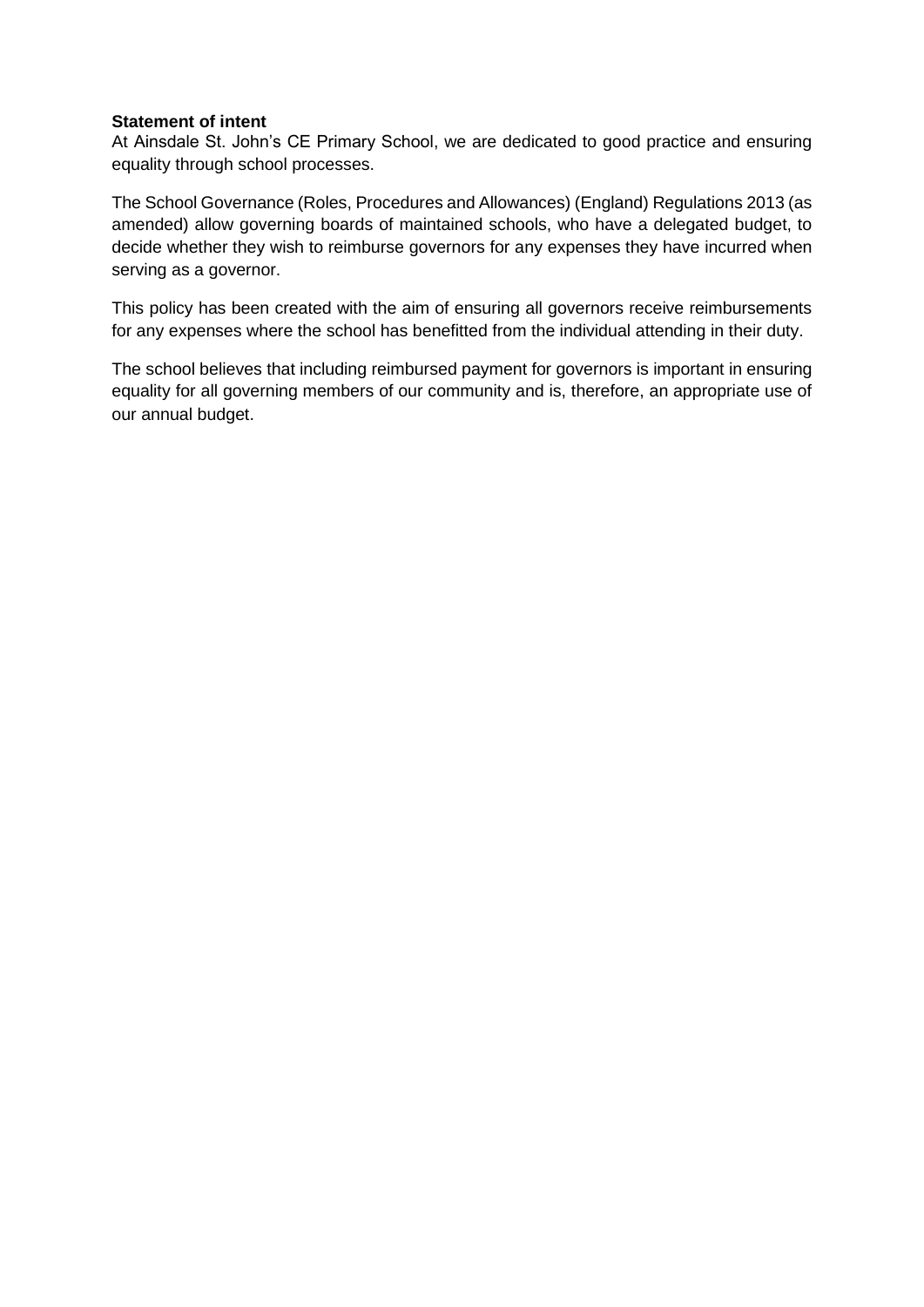### **1. Legal framework**

This policy has due regard to all relevant legislation and statutory guidance including, but not limited to, the following:

- The School Governance (Roles, Procedures and Allowances) (England) Regulations 2013 (as amended)
- DfE (2020) 'Governance handbook'

#### **2. Roles and responsibilities**

The chair of governors and headteacher will be responsible for authorising reimbursements in line with the conditions outlined in this policy and with due regard for all relevant statutory guidance.

Governors will be responsible for:

- Only making claims for reimbursements in line with the conditions outlined in this policy.
- Following the procedure outlined in this policy when making a reimbursement claim.

#### **3. Governors' allowances**

Under The School Governance (Roles, Procedures and Allowances) (England) Regulations 2013 (as amended), schools may decide to reimburse governors in order to cover costs for evidenced expenses paid whilst fulfilling their roles. There are, however, restrictions on the circumstances under which governors can claim from the school. Governors must not claim for any reimbursement for loss of earnings due to attendance at meetings, or a payment allowance for attendance.

The circumstances in which governors may make a claim will be agreed by the chair of governors in advance. Reimbursements will be authorised by the headteacher or chair of governors following submission of a claim form evidenced with receipts. Any payments to governors will only be authorised if the chair of governors has deemed the circumstances to be beneficial to the school and relevant to their role on the board.

Any car travel expenses will be returned at a rate not exceeding the HMRC approved mileage rates. Other approved expenses will only be granted upon provision of a receipt, and for only the amount shown on the receipt.

#### **4. Expenses eligible for reimbursement**

Governors will be able to claim expenses in the following instances, on a case-by-case basis and with prior approval from the chair of governors:

#### **Travel (no subsistence will be considered)**

- Claims for expenses may be made for travel between the governor's household and the school, at the level of mileage rates published by HMRC (45 pence per mile for the first 10,000 miles, then 25 pence for each subsequent mile).
- The nature of the visit must be specific to their role on the board, e.g. governors' meetings, training courses, etc.
- Payments will be reimbursed for use of public transport, upon production of a valid receipt.
- The costs of parking for pre-agreed governor business away from the school, where necessary, will be refunded only upon production of a valid, dated receipt.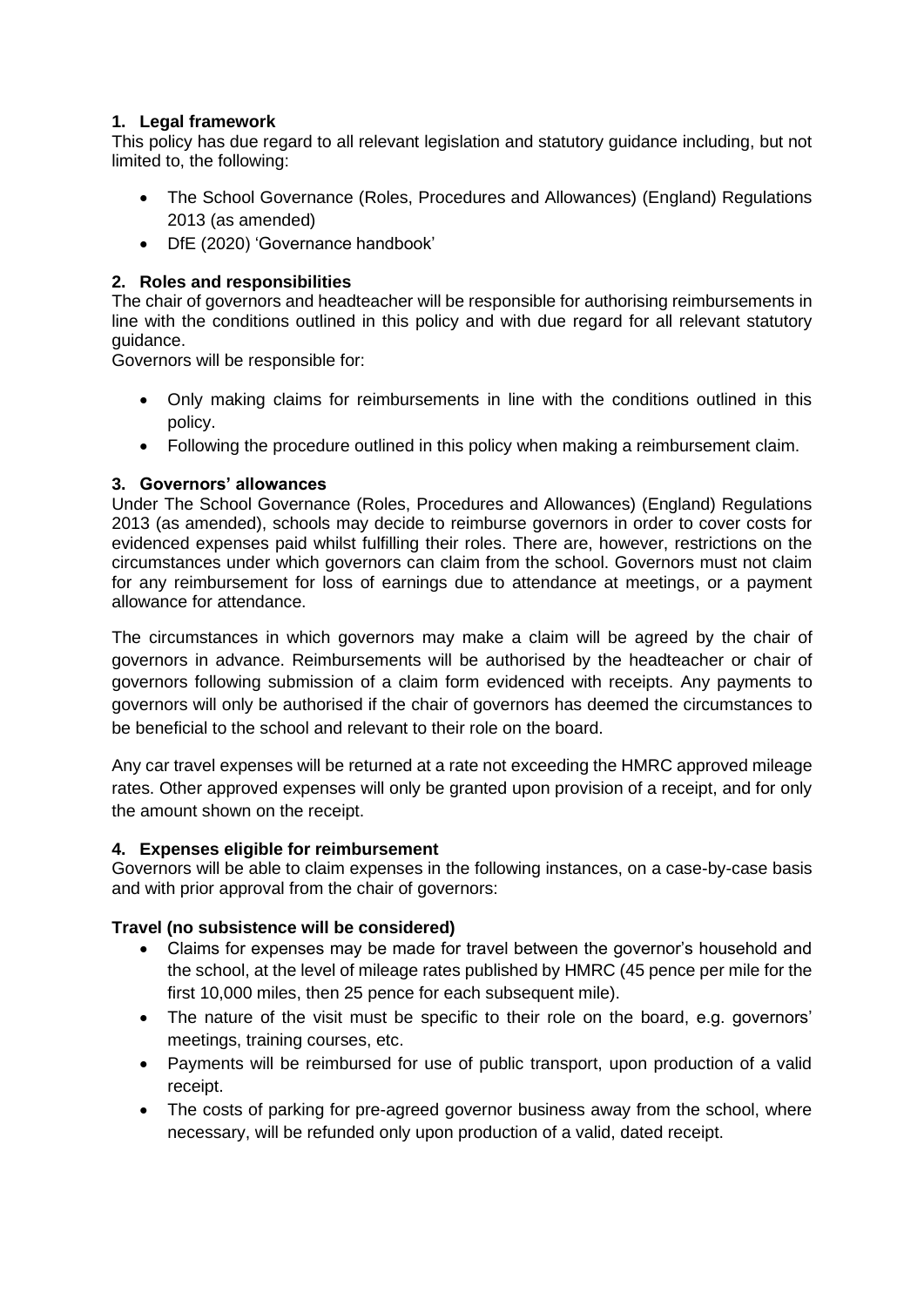#### **Childcare**

- In cases where a governor does not have a spouse or family member to care for a child when the governor must attend meetings relating to the work of the governing board, pre-agreed expenses will be returned for the cost of childcare or a babysitter.
- Allowances will also be reimbursed for the cost of care for elderly or dependant relatives where the governor must be absent due to their governing duties.

#### **Specific needs**

- Governors may claim allowances for expenses relating to specific needs, incurred when carrying out approved duties.
- The circumstances in which governors can claim expenses for specific needs may include audio equipment or support from a signer, braille transcription, etc.

#### **Telephone charges, photocopying, stationery, etc.**

- Claims for reimbursements can be made where a governor is unable to use the school's facilities for any of the above.
- Allowances will be returned upon production of a dated, valid receipt, where appropriate. In all other cases, a full written report must be submitted.

This list is not exhaustive, and the school may decide to reimburse in other instances; however, this must be agreed in advance by the chair of governors.

No claims will be considered for remote attendance at meetings or free online training.

#### **5. Procedure for claiming expenses**

Governors should claim expenses on a termly basis, unless the amount to be claimed is substantial and/or urgent. Claims will be made using an agreed claim form and submitted to the school support manager or SBM via the school office. The chair of governors will be asked to confirm they have agreed this.

Claims will not be reimbursed unless authorised by the chair of governors. All claims will be subject to independent audit. If claims appear to be frequent or excessive, the chair of governors may refuse requests.

Claims can be made using the form in Appendix A.

#### **6. Monitoring and review**

This policy is reviewed annually by the governing board.